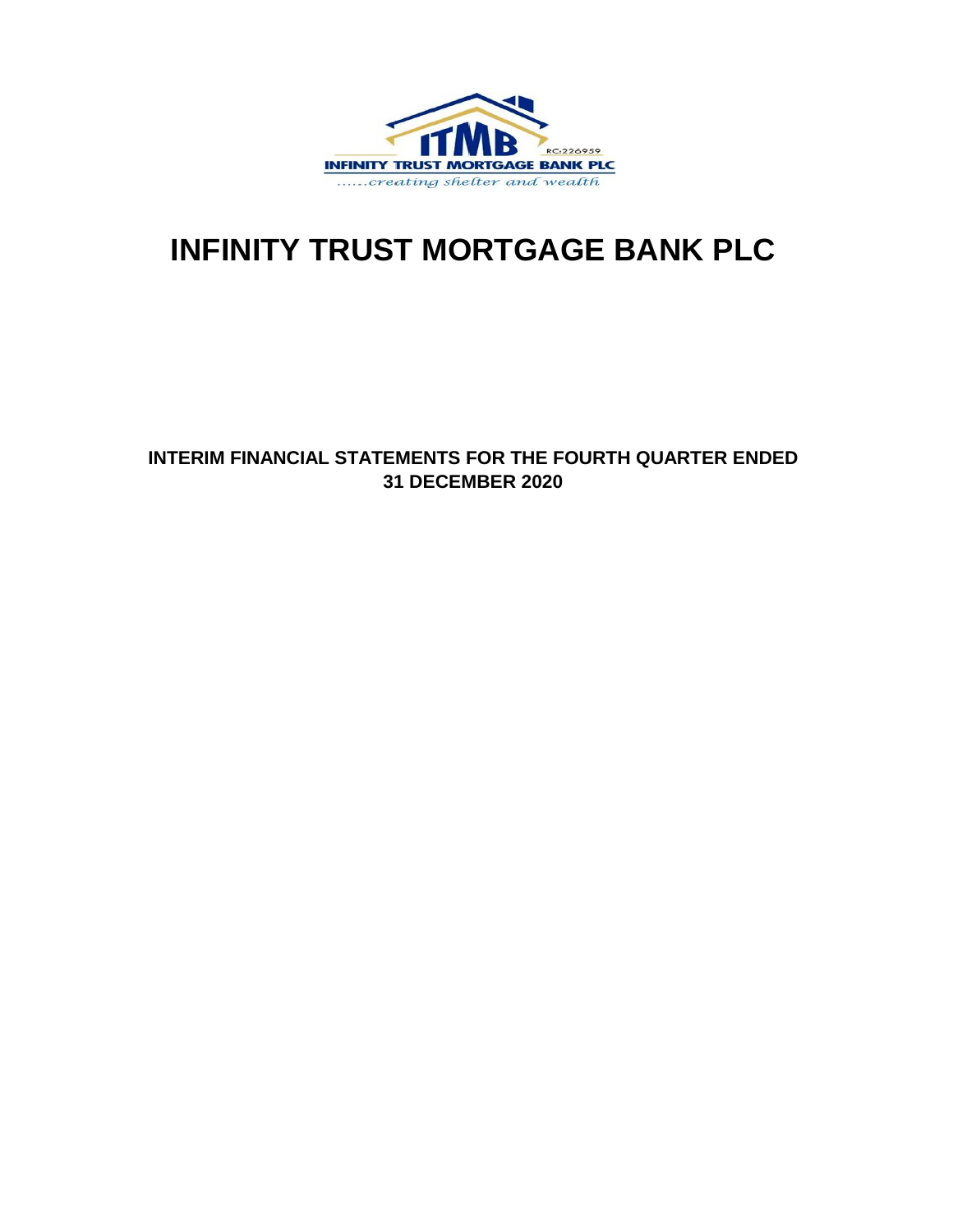### **Statement of Comprehensive Income**

| for the Fourth Quarter Ended 31 December 2020 | <b>NOTES</b>    | Jan - Dec<br>2020<br><b>Unaudited</b><br>N | Oct - Dec<br>2020<br><b>Unaudited</b><br>N | Jan - Dec<br>2019<br>Audited<br>N | Oct - Dec<br>2019<br>Unaudited<br>Ν |
|-----------------------------------------------|-----------------|--------------------------------------------|--------------------------------------------|-----------------------------------|-------------------------------------|
| Turnover                                      |                 | 1,260,692,799                              | 359,889,160                                | 1,378,676,384                     | 384,820,382                         |
| Interest and similar income                   | $\mathbf{1}$    | 966,252,192                                | 250,103,019                                | 1,076,443,746                     | 312,832,643                         |
| Interest and similar expense                  | $\overline{2}$  | (198, 319, 106)                            | (47,219,930)                               | (189, 680, 746)                   | (49, 451, 319)                      |
|                                               |                 | 767,933,086                                | 202,883,088                                | 886,763,000                       | 263,381,324                         |
| Net fees and commission                       | 3               | 88,107,880                                 | 27,878,462                                 | 120,271,316                       | 31,878,905                          |
| Net fee and commission income                 |                 | 88,107,880                                 | 27,878,462                                 | 120,271,316                       | 31,878,905                          |
| Other operating income                        | 4               | 206,332,727                                | 81,907,679                                 | 181,961,323                       | 40,108,835                          |
| Total operating income                        |                 | 1,062,373,693                              | 312,669,230                                | 1,188,995,639                     | 335,369,064                         |
| Credit loss expense                           | 5               | (5,719,911)                                | (1,621,160)                                | (4,591,432)                       | (353, 015)                          |
| Net operating income                          |                 | 1,056,653,782                              | 311,048,069                                | 1,184,404,207                     | 335,016,048                         |
| Personnel expenses                            | 6               | 245,368,259                                | 68,151,918                                 | 236,212,233                       | 73,939,183                          |
| Amortisation of intangible assets             | 15 <sub>b</sub> | 5,651,044                                  | 1,486,855                                  | 5,626,216                         | 1,647,961                           |
| Depreciation of property and equipment        | 16 <sub>b</sub> | 78,908,831                                 | 14,414,689                                 | 111,414,634                       | 25,533,495                          |
| Other operating expenses                      | 7               | 314,065,041                                | 106,208,064                                | 389,364,506                       | 101,010,436                         |
| Total operating expenses                      |                 | 643,993,175                                | 190,261,527                                | 742,617,589                       | 202,131,076                         |
| Profit before tax                             |                 | 412,660,607                                | 120,786,542                                | 441,786,618                       | 132,884,973                         |
| Income tax expense                            |                 | (18, 569, 727)                             | (3,976,024)                                | (22,089,331)                      | (6,644,249)                         |
| Profit after Tax                              |                 | 394,090,880                                | 116,810,518                                | 419,697,287                       | 126,240,724                         |
| Other Comprehensive Income                    |                 |                                            |                                            |                                   |                                     |
| Total Comprehensive Income                    |                 | 394,090,880                                | 116,810,518                                | 419,697,287                       | 126,240,724                         |
| Earnings per share - Basic (Kobo)             |                 | 8.44                                       | 10.20                                      | 9.06                              | 11.10                               |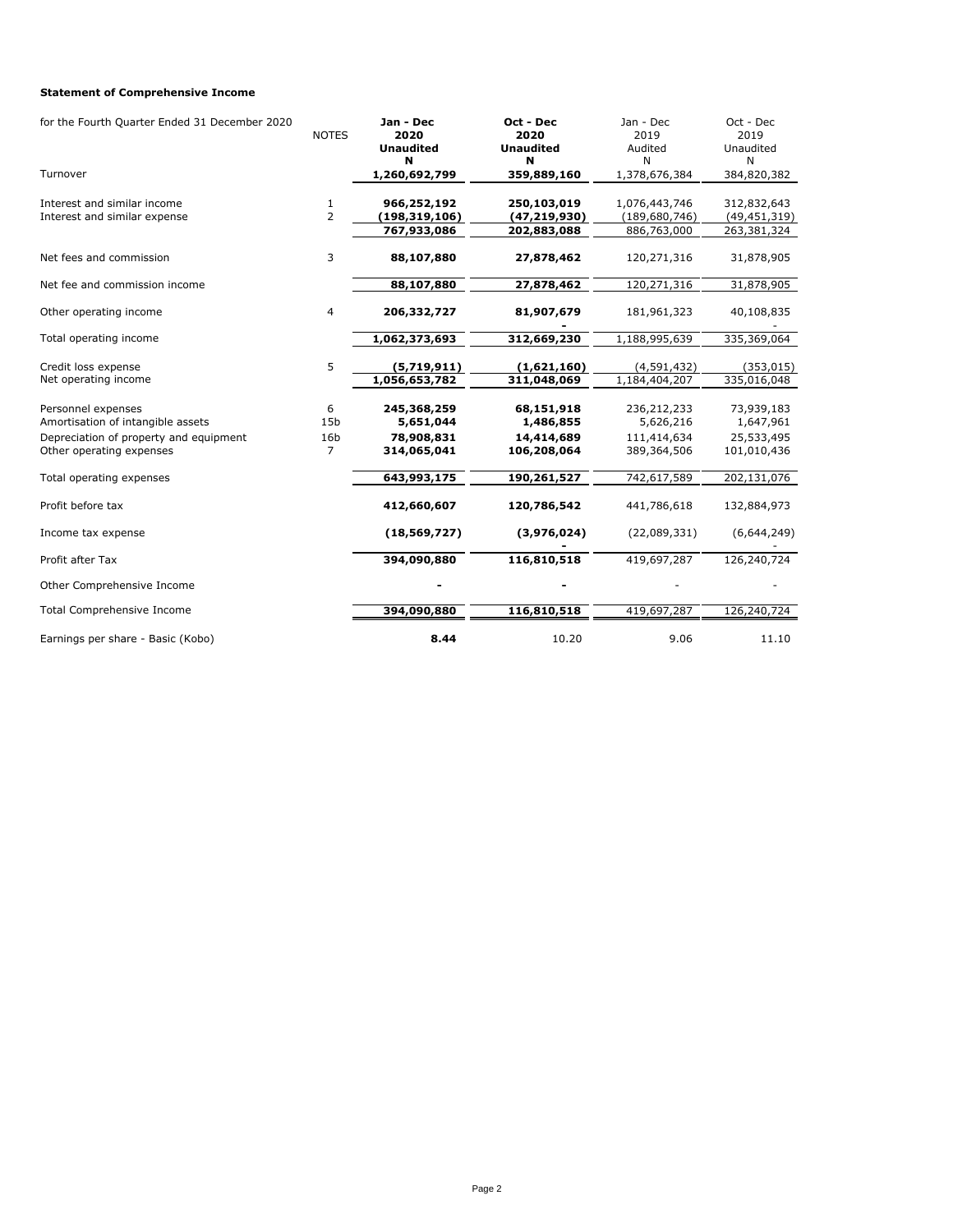# **Infinity Trust Mortgage Bank Plc Statement of Financial Position**

| As at 31 December 2020               |              | Year Ended         | Year Ended     |
|--------------------------------------|--------------|--------------------|----------------|
|                                      | <b>NOTES</b> | <b>31 December</b> | 31 December    |
|                                      |              | 2020               | 2019           |
|                                      |              | <b>Unaudited</b>   | Audited        |
|                                      |              | N                  | N              |
| <b>Assets</b>                        |              |                    |                |
| Cash and balances with Central Bank  | 9            | 100,684,847        | 79,365,403     |
| Due from banks                       | 10           | 1,570,936,175      | 1,052,819,688  |
| Loans and advances to customers      | 11           | 7,089,503,691      | 5,338,457,241  |
| <b>Financial investments</b>         | 12           | 1,188,067,769      | 1,226,181,953  |
| Other assets                         | 13           | 578,188,286        | 161,042,610    |
| Deferred Tax assets                  | 14           | 65,640,453         | 65,640,453     |
| Intangible assets                    | 15           | 18,953,809         | 19,935,382     |
| Property and equipment               | 16           | 2,653,579,397      | 2,669,206,553  |
|                                      |              | 13,265,554,427     | 10,612,649,285 |
| Non Current Assets Held for Sale     | 17           | 23,031,000         | 31,896,000     |
| <b>Total Assets</b>                  |              | 13,288,585,427     | 10,644,545,285 |
|                                      |              |                    |                |
| <b>Liabilities and Equity</b>        |              |                    |                |
| Liabilities<br>Due to customers      | 18           | 3,765,748,400      | 1,937,109,044  |
| Debt issued and other borrowed funds | 19           | 2,682,169,747      | 2,148,968,858  |
| Current tax liabilities              | 20           | 18,569,727         | 42,244,447     |
| Other liabilities                    | 21           | 807,908,389        | 314,068,170    |
|                                      |              | 7,274,396,263      | 4,442,390,519  |
| <b>Total liabilities</b>             |              |                    |                |
|                                      |              |                    |                |
| Equity                               |              |                    |                |
| Issued share capital                 | 22           | 2,085,222,860      | 2,085,222,860  |
| Preference shares                    | 23           | 600,000,000        | 600,000,000    |
| Share premium                        |              | 1,227,369,465      | 1,227,369,465  |
| Statutory reserve                    |              | 644,497,544        | 644,497,544    |
| Revaluation reserve                  |              | 204,597,313        | 204,597,313    |
| Retained earnings                    |              | 1,158,491,671      | 1,346,457,270  |
| Regulatory risk reserve              |              | 37,760,313         | 37,760,314     |
| Fair Value Reserve                   |              | 56,249,998         | 56,249,998     |
|                                      |              | 6,014,189,164      | 6,202,154,764  |
| <b>Total equity</b>                  |              | 6,014,189,164      | 6,202,154,764  |
| Total liabilities and equity         |              | 13,288,585,427     | 10,644,545,285 |
|                                      |              |                    |                |

The interim and abridged financial statements were approved by the Board of Directors on 20 January, 2021 and signed on its behalf by:

**TOLU OSHO DR. OLABANJO OBALEYE COMPANY SECRETARY MANAGING DIRECTOR/CEO**

*Also signed by:*

Finnin

**SAMSON AGBAKA CHIEF FINANCIAL OFFICER FRC/2013/ICAN/00000002601**

**FRC/2017/NBA/00000016418 FRC/2014/ICAN/00000008786**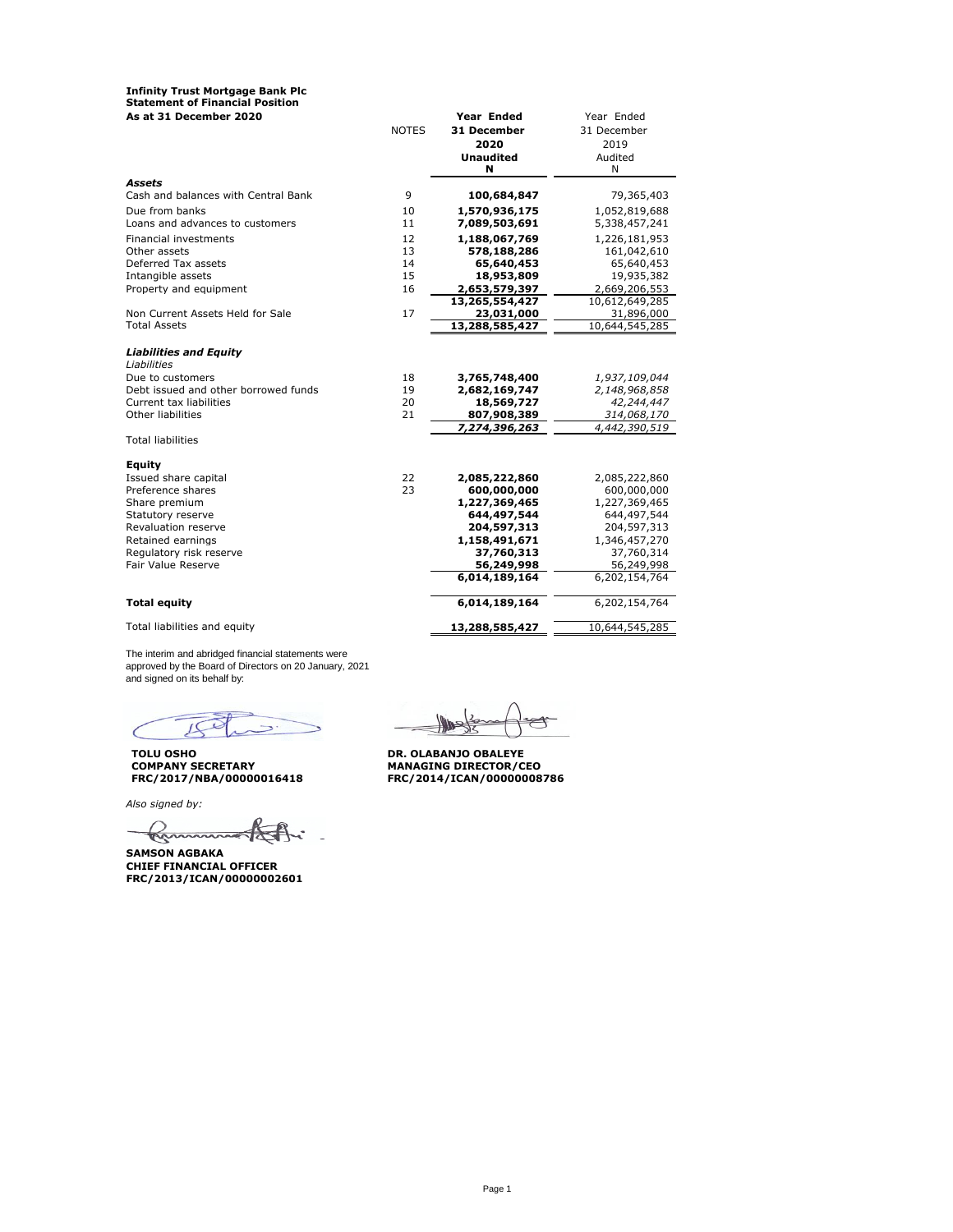#### **Infinity Trust Mortgage Bank Plc Statement of Cash Flows**

| for the Fourth Quarter Ended 31 December 2020      | Jan - Dec<br>2020                 | Oct - Dec<br>2020             | Jan - Dec<br>2019                 | Oct - Dec<br>2019              |
|----------------------------------------------------|-----------------------------------|-------------------------------|-----------------------------------|--------------------------------|
|                                                    |                                   |                               |                                   |                                |
|                                                    | N                                 | N                             | N                                 | N                              |
| Profit before tax                                  | 412,660,607                       | 120,786,542                   | 441,786,618                       | 132,884,973                    |
| Adjustment for non cash items                      |                                   |                               |                                   |                                |
| Depreciation                                       | 78,908,831                        | 14,414,689                    | 111,414,634                       | 25,533,495                     |
| Amortisation of intangibles                        | 5,651,044                         | 1,672,789                     | 5,626,216                         | 1,647,961                      |
| Cashflow before changes in working capital         | 497,220,482                       | 136,874,021                   | 558,827,468                       | 160,066,429                    |
|                                                    |                                   |                               |                                   |                                |
| <b>CHANGES IN WORKING CAPITAL</b>                  |                                   |                               |                                   |                                |
| Decrease/(Increase) in Loans and Advances          | (1,888,101,425)                   | (494, 370, 757)               | (1, 541, 329, 436)                | 398,394,066                    |
| Decrease/(Increase) in Other Assets                | (417, 145, 676)                   | (552,087,234)                 | 176,553,123                       | 41,611,565                     |
| Decrease/(Increase) in Non Current Assets          | 8,865,000                         | 23,076,000                    | 31,941,000                        |                                |
| (Decrease)/Increase in Deposits                    | 1,828,639,356                     | 2,030,533,680                 | (530, 567, 992)                   | (328, 673, 668)                |
| (Decrease)/Increase in Other Liabilities           | 371,573,062                       | (212, 871, 846)               | 280,297,980                       | (304, 146, 930)                |
| Tax Paid<br>Cash generated from operations         | (42, 244, 447)<br>(138, 414, 130) | (10, 561, 112)<br>783,718,731 | (38, 362, 346)<br>(1,621,467,672) | (9,590,587)<br>(202, 405, 554) |
|                                                    |                                   |                               |                                   |                                |
| <b>CASHFLOW FROM INVESTING ACTIVITIES</b>          |                                   |                               |                                   |                                |
| Purchase of property, plant & equipment            | (59, 962, 756)                    | (39, 849, 699)                | (43, 261, 827)                    | (23, 148, 770)                 |
| Purchase of Intangible Assets                      | (4,669,471)                       | 8,176,928                     | (12,846,400)                      |                                |
| Purchase of financial Investments                  | (826,000,000)                     | (111, 801, 139)               | (1,077,687,292)                   | (363, 488, 431)                |
| Redemption of financial Investments                | 600,000,000                       | (600,000,000)                 | 1,909,259,510                     | 315,529,759                    |
|                                                    | (290,632,227)                     | (743,473,909)                 | 775,463,991                       | (71,107,442)                   |
| <b>CASHFLOW FROM FINANCING ACTIVITIES</b>          |                                   |                               |                                   |                                |
| Dividend Paid                                      | (187, 965, 600)                   |                               | (167, 113, 371)                   |                                |
| Receipt of borrowed funds                          | 558,122,439                       | 116,438,614                   | 532,756,810                       | 116,438,614                    |
| Repayments on borrowed funds                       | (193, 031, 345)                   | (48, 257, 836)                | (100, 633, 574)                   | (25, 158, 393)                 |
|                                                    | 177,125,493                       | 68,180,777                    | 265,009,865                       | 91,280,220                     |
|                                                    |                                   |                               |                                   |                                |
| Increase/(Decrease) in cash and cash equivalent    | 245,299,619                       | 245,299,620                   | (22, 166, 347)                    | (22, 166, 346)                 |
| Cash and cash equivalent as at beginning of period | 991,236,311                       | 991,236,311                   | 991,236,311                       | 991,236,311                    |
| Cash and cash equivalent as at end of period       | 1,236,535,931                     | 1,236,535,931                 | 969,069,965                       | 969,069,965                    |
| <b>Additional cash flow information</b>            |                                   |                               |                                   |                                |
| Cash and cash equivalent                           |                                   |                               |                                   |                                |
| Cash on hand (Note 16)                             | 38,626,440                        | 38,626,440                    | 32,684,250                        | 32,684,250                     |
| Balances with Banks within Nigeria                 | 549,909,491                       | 549,909,491                   | 232,612,455                       | 232,612,455                    |
| Placements with Banks                              | 648,000,000                       | 648,000,000                   | 703,773,260                       | 703,773,260                    |
|                                                    | 1,236,535,931                     | 1,236,535,931                 | 969,069,965                       | 969,069,965                    |
|                                                    |                                   |                               |                                   |                                |

n m

The deposits with the Central Bank of Nigeria is not available to finance the bank's day to day operations and therefore,are not part of cash and cash equivalents.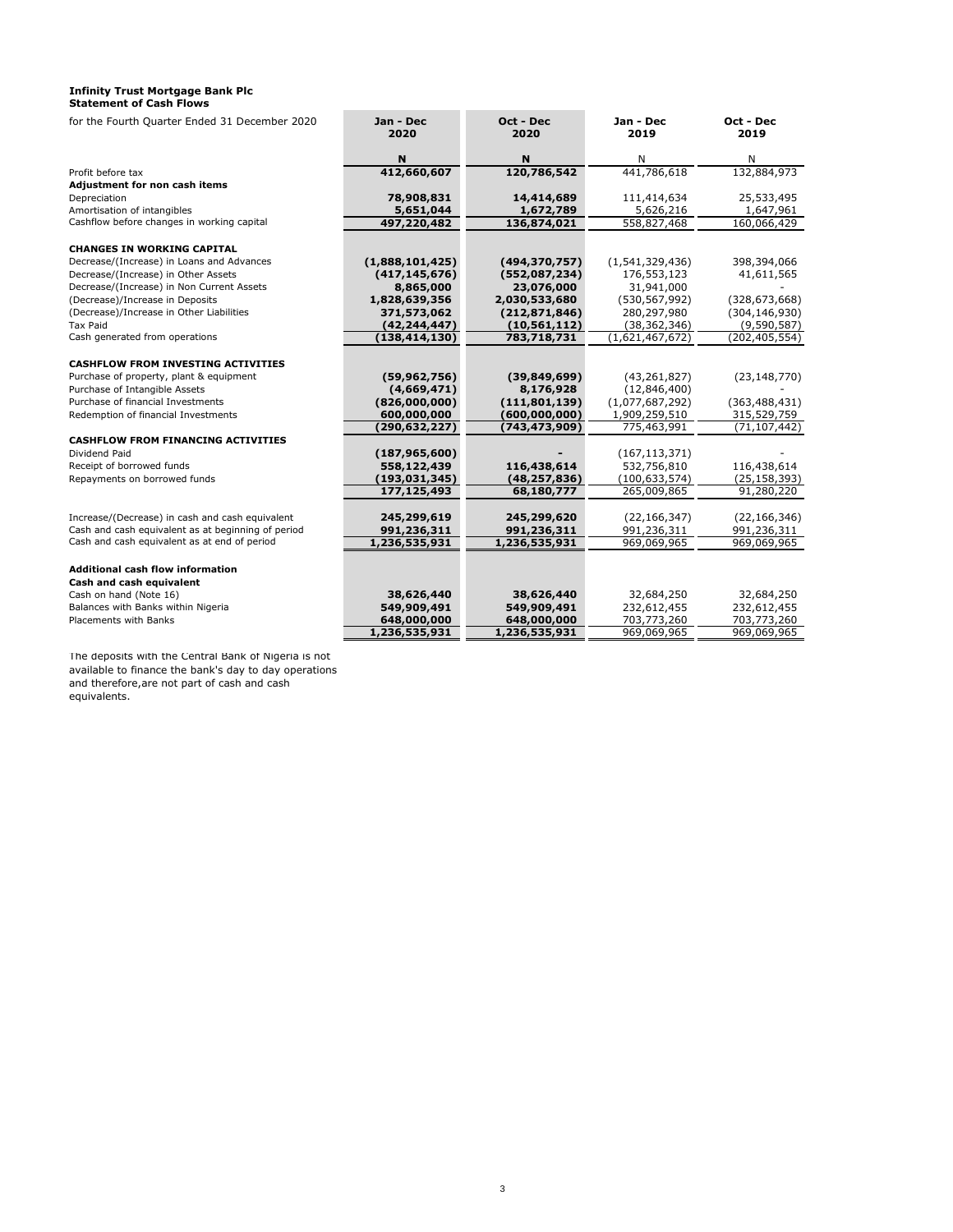## **Infinity Trust Mortgage Bank Plc Statement of Changes in Equity As at 31 December 2020**

|                                   | Issued<br>Capital | Share<br>Premium        | Preference<br><b>Shares</b> | <b>Statutory</b><br><b>Reserves</b> | <b>Fair Value</b><br><b>Reserves</b>      | Retained<br>Earnings        | <b>Revaluation</b><br><b>Reserves</b> | Regulatory<br><b>Reserves</b>      | Total equity    |
|-----------------------------------|-------------------|-------------------------|-----------------------------|-------------------------------------|-------------------------------------------|-----------------------------|---------------------------------------|------------------------------------|-----------------|
| At 1 January 2019                 | 2,085,222,860     | 1,227,369,465           | 600,000,000                 | 564,470,088                         | 56,249,998                                | 1,164,579,785               | 204,597,313                           | 66,641,348                         | 5,969,130,857   |
|                                   |                   |                         |                             |                                     |                                           |                             |                                       |                                    |                 |
| Transfer to retained earnings     |                   |                         |                             |                                     |                                           | 400,137,278                 |                                       |                                    | 400,137,278     |
| Transfer (Statutory)              |                   |                         |                             | 80,027,456                          |                                           | (80,027,456)                |                                       |                                    |                 |
| Dividend paid                     |                   |                         |                             |                                     |                                           | (167, 113, 371)             |                                       |                                    | (167, 113, 371) |
| Transfer (Regulatory Risk)        |                   |                         |                             |                                     |                                           | 28,881,034                  |                                       | (28, 881, 034)                     |                 |
| Regulatory Reserve IFRS 9         |                   |                         |                             |                                     |                                           |                             |                                       |                                    |                 |
| At 31 December, 2019              | 2,085,222,860     | 1,227,369,465           | 600,000,000                 | 644,497,544                         | 56,249,998                                | 1,346,457,270               | 204,597,313                           | 37,760,314                         | 6,202,154,765   |
|                                   | Issued<br>Capital | <b>Share</b><br>Premium | Preference<br><b>Shares</b> | <b>Statutory</b><br><b>Reserves</b> | <b>Fair Value</b><br><b>Reserves</b><br>N | <b>Retained</b><br>Earnings | <b>Revaluation</b><br><b>Reserves</b> | Regulatory<br><b>Reserves</b><br>N | Total equity    |
| At 1 January 2020                 | 2,085,222,860     | 1,227,369,465           | 600,000,000                 | 644,497,544                         | 56,249,998                                | 1,346,457,270               | 204,597,313                           | 37,760,314                         | 6,202,154,764   |
| IAS 39 regulatory reserve retired |                   |                         |                             |                                     |                                           |                             |                                       |                                    |                 |
| Transfer to retained earnings     |                   |                         |                             |                                     |                                           |                             |                                       |                                    |                 |
| Transfer (Statutory)              |                   |                         |                             |                                     |                                           |                             |                                       |                                    |                 |
| Dividend paid                     |                   |                         |                             |                                     |                                           | (187, 965, 600)             |                                       |                                    | (187, 965, 600) |
| Regulatory reserve IFRS 9         |                   |                         |                             |                                     |                                           |                             |                                       |                                    |                 |
| Fair Value Adjustment             |                   |                         |                             |                                     |                                           |                             |                                       |                                    |                 |
| At 31 December, 2018              | 2,085,222,860     | 1,227,369,465           | 600,000,000                 | 564,470,088                         | 56,249,998                                | 1,158,491,670               | 204,597,313                           | 66,641,348                         | 6,014,189,164   |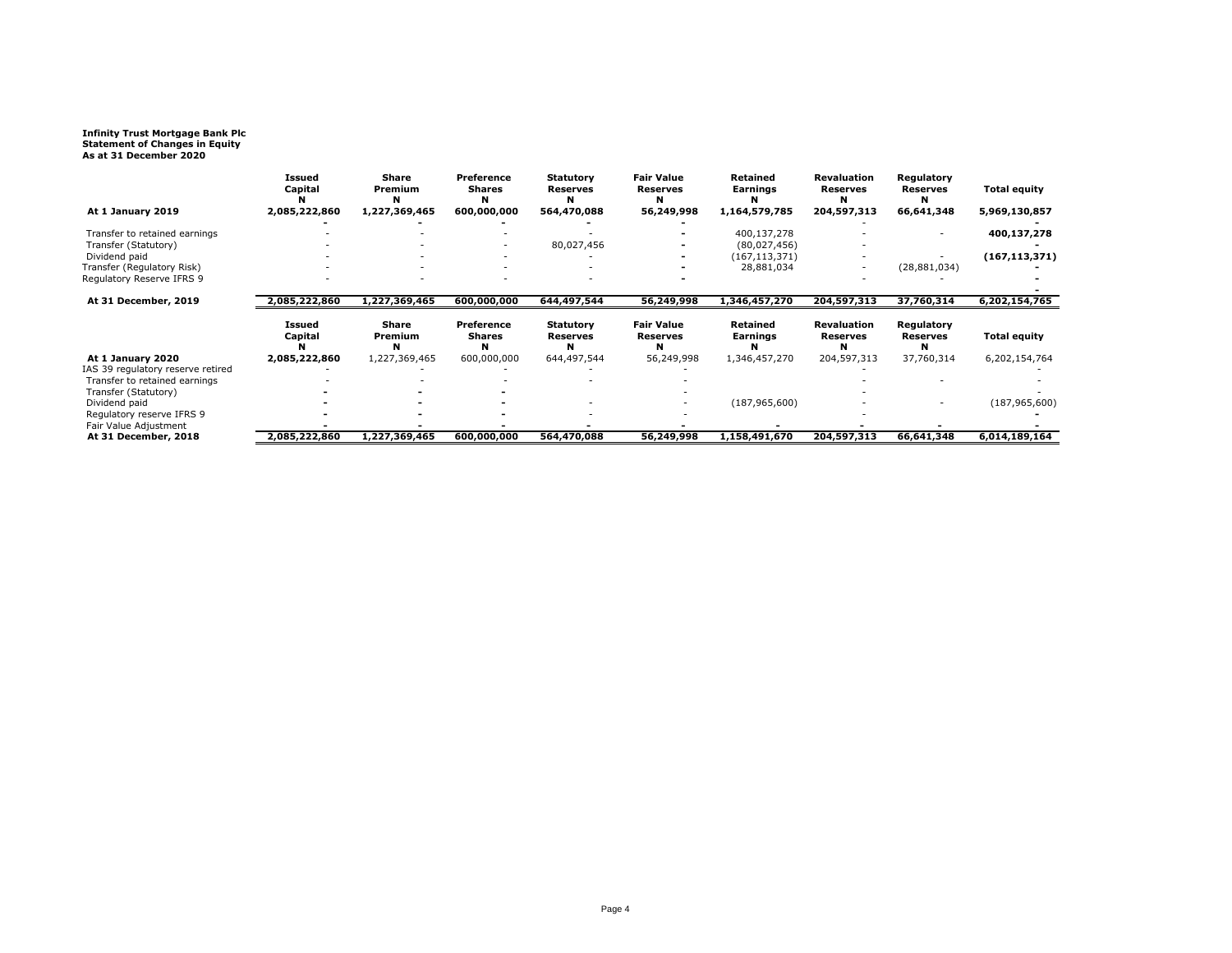| <b>INFINITY TRUST MORTGAGE BANK PLC</b>                           | <b>Period from</b>        | <b>Period from</b>       | Period from               | Period from              |
|-------------------------------------------------------------------|---------------------------|--------------------------|---------------------------|--------------------------|
| <b>Notes to the Financial Statements</b>                          | Jan - Dec                 | Oct - Dec.               | Jan - Dec                 | Oct - Dec.               |
|                                                                   | 2020                      | 2020                     | 2019                      | 2019                     |
|                                                                   | $\mathbf N$               | N                        | N                         | N                        |
| <b>Interest and similar income</b>                                |                           |                          |                           |                          |
| National Housing Fund Loans                                       | 80,990,430                | 22,567,437               | 67,333,474                | 19,926,938               |
| Estate Development Loan                                           | 62,234,594                | 18,163,612               | 115,019,119               | 22,667,734               |
| Other Mortgage Loans and advances to customers                    | 714,330,715               | 194,939,035              | 586,956,431               | 212,882,787              |
| Treasury Operations and Placements                                | 108,696,452               | 14,432,935               | 307,134,723               | 57,355,184               |
|                                                                   | 966,252,192               | 250,103,019              | 1,076,443,746             | 312,832,643              |
| <b>Interest and similar expense:</b>                              |                           |                          |                           |                          |
| <b>Customers Deposits</b><br>Debt issued and other borrowed funds | 56,404,461<br>141,914,645 | 10,738,593<br>36,481,338 | 69,666,992<br>120,013,029 | 18,350,955<br>31,099,638 |
|                                                                   | 198,319,106               | 47,219,931               | 189,680,021               | 49,450,594               |
| Net fees and commission income                                    |                           |                          |                           |                          |
| <b>Fees and commission income</b>                                 |                           |                          |                           |                          |
| Credit related fees and commission                                | 50,352,669                | 16,901,350               | 80,056,435                | 20,474,609               |
| Commission on turnover                                            | 11,205,599                | 3,851,125                | 11,031,121                | 2,817,541                |
| Facilities management fees<br>Other commissions                   | 26,065,112                | 6,981,986                | 28,659,260                | 8,433,254                |
|                                                                   | 484,500<br>88,107,880     | 144,000<br>27,878,462    | 524,500<br>120,271,316    | 153,500<br>31,878,904    |
|                                                                   |                           |                          |                           |                          |
| Other operating income                                            |                           |                          |                           |                          |
| Investment Income                                                 | 160,581,583               | 52,387,500               | 93,521,500                | 18,250,000               |
| Rental Incomes                                                    | 21,568,300                | 12,268,233               | 70,153,050                | 21,858,834               |
| Others                                                            | 24,182,844<br>206,332,727 | 17,251,946<br>81,907,679 | 18,286,772<br>181,961,323 | 40,108,834               |
| <b>Impairment losses</b>                                          |                           |                          |                           |                          |
| Credit loss expense                                               | 5,719,911                 | 5,719,911                |                           | 4,238,417                |
|                                                                   | 5,719,911                 | 5,719,911                |                           | 4,238,417                |
|                                                                   |                           |                          |                           |                          |
| <b>Personnel expenses</b>                                         |                           |                          |                           |                          |
| Salaries and Wages<br>Other staff costs                           | 170,245,585<br>59,278,266 | 43,570,321<br>19,332,411 | 172,477,466<br>48,179,781 | 48,745,977<br>20,045,512 |
| Pension costs - Defined contribution plan                         | 15,844,408                | 5,249,186                | 15,554,986                | 5,147,695                |
|                                                                   |                           |                          |                           |                          |
|                                                                   | 245,368,259               | 68,151,918               | 236,212,233               | 73,939,184               |
| Other operating expenses<br>Advertising and marketing             |                           |                          |                           |                          |
| Administrative                                                    | 4,413,700<br>29,363,963   | 1,459,438<br>8,311,349   | 25,808,202<br>34,440,074  | 6,965,380<br>8,863,609   |
| Professional fees                                                 | 13,992,598                | 8,534,787                | 29,352,179                | 10,652,500               |
| Others                                                            | 266,294,780               | 87,902,491               | 299,764,051               | 74,528,947               |
|                                                                   | 314,065,041               | 106,208,064              | 389,364,506               | 101,010,436              |
| Dividends paid and proposed                                       |                           |                          |                           |                          |
| Declared and paid during the year                                 |                           |                          |                           |                          |
|                                                                   |                           |                          |                           |                          |
| Equity dividends on ordinary shares:                              | 145,965,600               |                          | 125,113,372               |                          |
| Equity dividends on preference shares:                            | 42,000,000                | $\blacksquare$           | 42,000,000                |                          |
|                                                                   | 187,965,600               | $\overline{\phantom{a}}$ | 167, 113, 372             | $\blacksquare$           |
| Cash and balances with central bank                               |                           |                          |                           |                          |
| Cash on hand                                                      | 42,194,820                |                          | 32,684,250                |                          |
| Deposits with the Central Bank                                    | 58,490,027                |                          | 46,681,153                |                          |
| Less: Allowance for impairment losses                             |                           |                          |                           |                          |
| <b>Due from banks</b>                                             | 100,684,847               |                          | 79,365,403                |                          |
| Placements with banks                                             | 456,243,156               |                          | 703,773,260               |                          |
| Balances with banks within Nigeria                                | 1,114,693,019             |                          | 349,046,428               |                          |
|                                                                   | 1,570,936,175             |                          | 1,052,819,688             |                          |
| Less: Allowance for impairment losses                             | 1,570,936,175             |                          |                           |                          |
| <b>Loans &amp; Advances</b>                                       |                           |                          | 1,052,819,688             |                          |
| <b>By Product Type</b>                                            |                           |                          |                           |                          |
| Mortgage Loans                                                    | 7,250,444,940             |                          | 5,453,173,430             |                          |
| Other Loans                                                       | 33,636,755                |                          | 30,502,548                |                          |
| Gross Loans                                                       | 7,284,081,694             |                          | 5,483,675,978             |                          |
| Impairment                                                        | (194, 578, 004)           |                          | (145, 218, 736)           |                          |
|                                                                   | 7,089,503,691             |                          | 5,338,457,241             |                          |
| <b>Financial investments</b>                                      |                           |                          |                           |                          |
| <b>Equity Investments</b>                                         | 361,249,998               |                          | 361,249,998               |                          |
| FGN Treasury Bills                                                | 599,862,484               |                          | 864,931,955               |                          |
| FGN Treasury Bonds                                                | 226,955,287               |                          |                           |                          |
|                                                                   | 1,188,067,769             |                          | 1,226,181,953             |                          |
|                                                                   |                           |                          |                           |                          |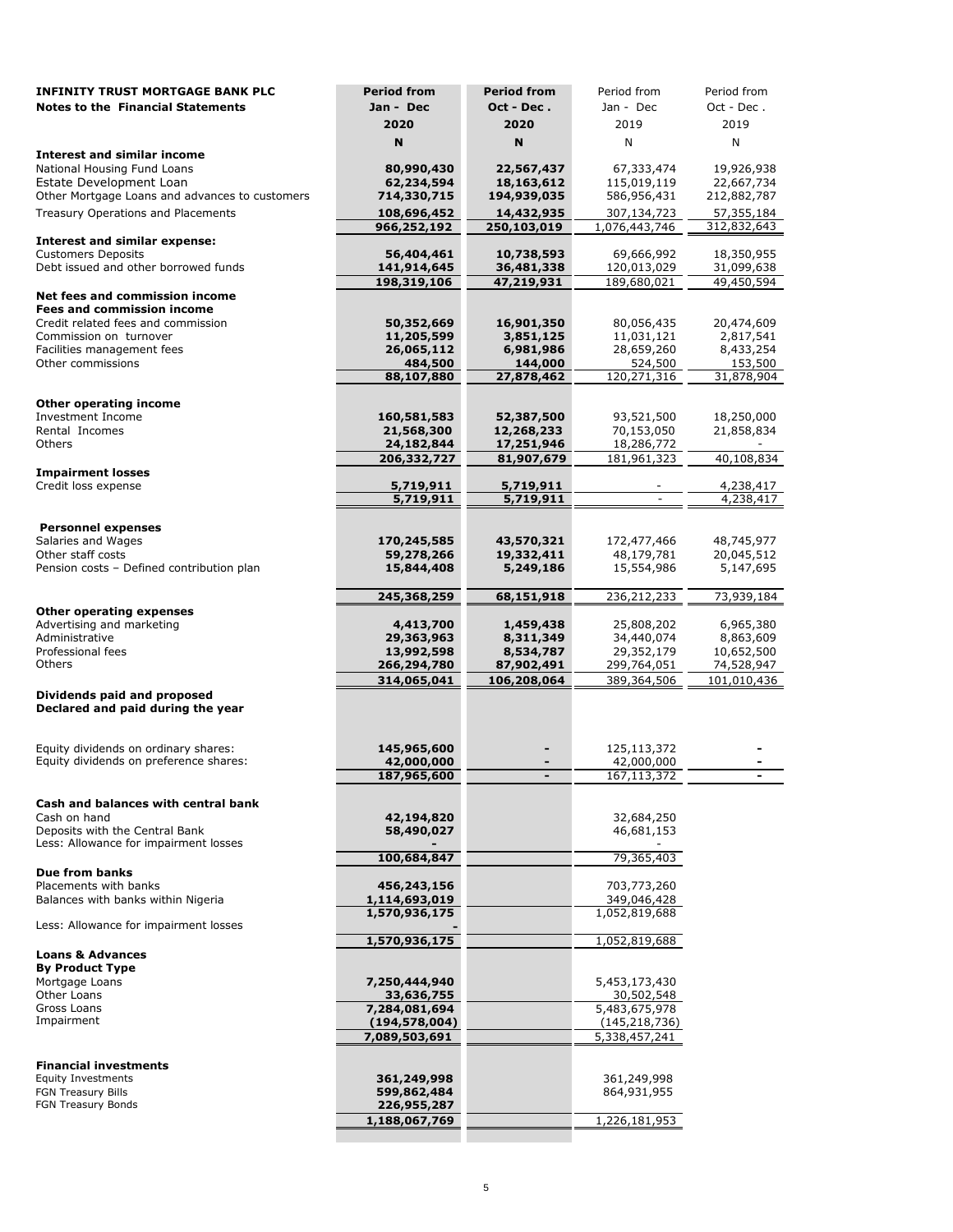| <b>Notes to the Financial Statements</b>                | Jan - Dec                        | Oct - Dec. | Jan - Dec                        | Oct - Dec. |
|---------------------------------------------------------|----------------------------------|------------|----------------------------------|------------|
|                                                         | 2020                             | 2020       | 2019                             | 2019       |
|                                                         | N                                | N          | N                                | N          |
|                                                         |                                  |            |                                  |            |
| <b>Other assets</b>                                     |                                  |            |                                  |            |
| Prepayments                                             | 22,016,241                       |            | 30,567,994                       |            |
| stationery stocks<br>Other stocks                       | 1,134,422<br>493,622,152         |            | 1,816,360<br>79,888,941          |            |
| Account receivables                                     | 6,697,294                        |            | 9,596,190                        |            |
| Other debit balances                                    | 54,908,747                       |            | 39,363,695                       |            |
|                                                         | 578,378,856                      |            | 161,233,180                      |            |
| Less:                                                   |                                  |            |                                  |            |
| Allowance for impairment on other assets                | (190, 570)<br>578,188,286        |            | (190, 570)<br>161,042,610        |            |
|                                                         |                                  |            |                                  |            |
| Deferred tax                                            |                                  |            |                                  |            |
| Deferred tax laibilities                                |                                  |            |                                  |            |
| Deferred tax assets                                     | 65,640,453                       |            | 65,640,453                       |            |
|                                                         | 65,640,453                       |            | 65,640,453                       |            |
| <b>Intangible assets</b><br><b>Computer Software</b>    |                                  |            |                                  |            |
| Cost                                                    | 59,939,309                       |            | 55,269,837                       |            |
| Accummulated Amortisation                               | (40,985,499)                     |            | (35,334,456)                     |            |
| Net Book value                                          | 18,953,809                       |            | 19,935,382                       |            |
| Amortisation charge for the year                        |                                  |            |                                  |            |
| Computer Software                                       | 5,651,044                        | 1,486,855  | 5,626,216                        | 1,632,073  |
|                                                         | 5,651,044                        | 1,486,855  | 5,626,216                        | 1,632,073  |
| <b>Property &amp; Equipment</b>                         |                                  |            |                                  |            |
| Land                                                    |                                  |            |                                  |            |
| Cost                                                    | 235,315,028                      |            | 235,315,028                      |            |
| Accummulated Depreciation                               |                                  |            |                                  |            |
| Net Book value                                          | 235,315,028                      |            | 235,315,028                      |            |
| <b>Buildings</b><br>Cost                                |                                  |            |                                  |            |
| Accummulated Depreciation                               | 2,824,769,150<br>(529, 839, 310) |            | 2,824,769,150<br>(486, 512, 300) |            |
| Net Book value                                          | 2,294,929,840                    |            | 2,338,256,850                    |            |
| <b>Work in Progress</b>                                 |                                  |            |                                  |            |
| Cost                                                    |                                  |            |                                  |            |
| <b>Accummulated Depreciation</b>                        |                                  |            |                                  |            |
| Net Book value<br><b>Plant &amp; Equipment</b>          |                                  |            |                                  |            |
| Cost                                                    | 232,895,324                      |            | 216,351,622                      |            |
| <b>Accummulated Depreciation</b>                        | (189, 891, 227)                  |            | (172, 720, 774)                  |            |
| Net Book value                                          | 43,004,097                       |            | 43,630,847                       |            |
| <b>Computer and Equipment</b>                           |                                  |            |                                  |            |
| Cost                                                    | 61,419,228                       |            | 62,830,174                       |            |
| Accummulated Depreciation<br>Net Book value             | (38,392,972)<br>23,026,256       |            | (30,465,744)<br>32,364,430       |            |
| <b>Furn &amp; Fittings:</b>                             |                                  |            |                                  |            |
| Cost                                                    | 53,624,092                       |            | 53,294,092                       |            |
| <b>Accummulated Depreciation</b>                        | (48, 343, 731)                   |            | (46, 209, 120)                   |            |
| Net Book value                                          | 5,280,361                        |            | 7,084,971                        |            |
| <b>Motor Vehicles</b>                                   |                                  |            |                                  |            |
| Cost<br>Accummulated Depreciation                       | 149,390,000<br>(97, 366, 183)    |            | 104,890,000<br>(92, 335, 574)    |            |
| Net Book value                                          | 52,023,817                       |            | 12,554,426                       |            |
| <b>Total Property and Equipment</b>                     |                                  |            |                                  |            |
| Cost                                                    | 3,557,412,821                    |            | 3,497,450,066                    |            |
| <b>Accummulated Depreciation</b>                        | (903, 833, 422)                  |            | (828, 243, 513)                  |            |
| Property and equipment                                  | 2,653,579,399                    |            | 2,669,206,553                    |            |
| <b>Current Depreciation Charge</b>                      |                                  |            |                                  |            |
|                                                         |                                  |            |                                  |            |
| Furn & Fittings                                         | 2,134,610                        | 510,811    | 3,088,979                        | 744,422    |
| Buildings                                               | 46,645,931                       | 7,509,302  | 59,814,304                       | 12,373,315 |
| Computer Equipment                                      | 7,927,228                        | 1,988,740  | 6,597,612                        | 1,930,385  |
| Motor Vehicles                                          | 5,030,609                        | 1,520,513  | 13,687,500                       | 3,421,875  |
| Plant & Equipment                                       | 17,170,452                       | 2,885,323  | 28,226,239                       | 7,063,498  |
|                                                         | 78,908,831                       | 14,414,689 | 111,414,634                      | 25,533,495 |
|                                                         |                                  |            |                                  |            |
| Non Current Assets Held for Sale                        | 23,031,000                       |            | 31,896,000                       |            |
|                                                         |                                  |            |                                  |            |
| <b>Due to customers</b><br>Analysis by type of account: |                                  |            |                                  |            |
| Demand                                                  | 2,672,110,008                    |            | 861,872,783                      |            |